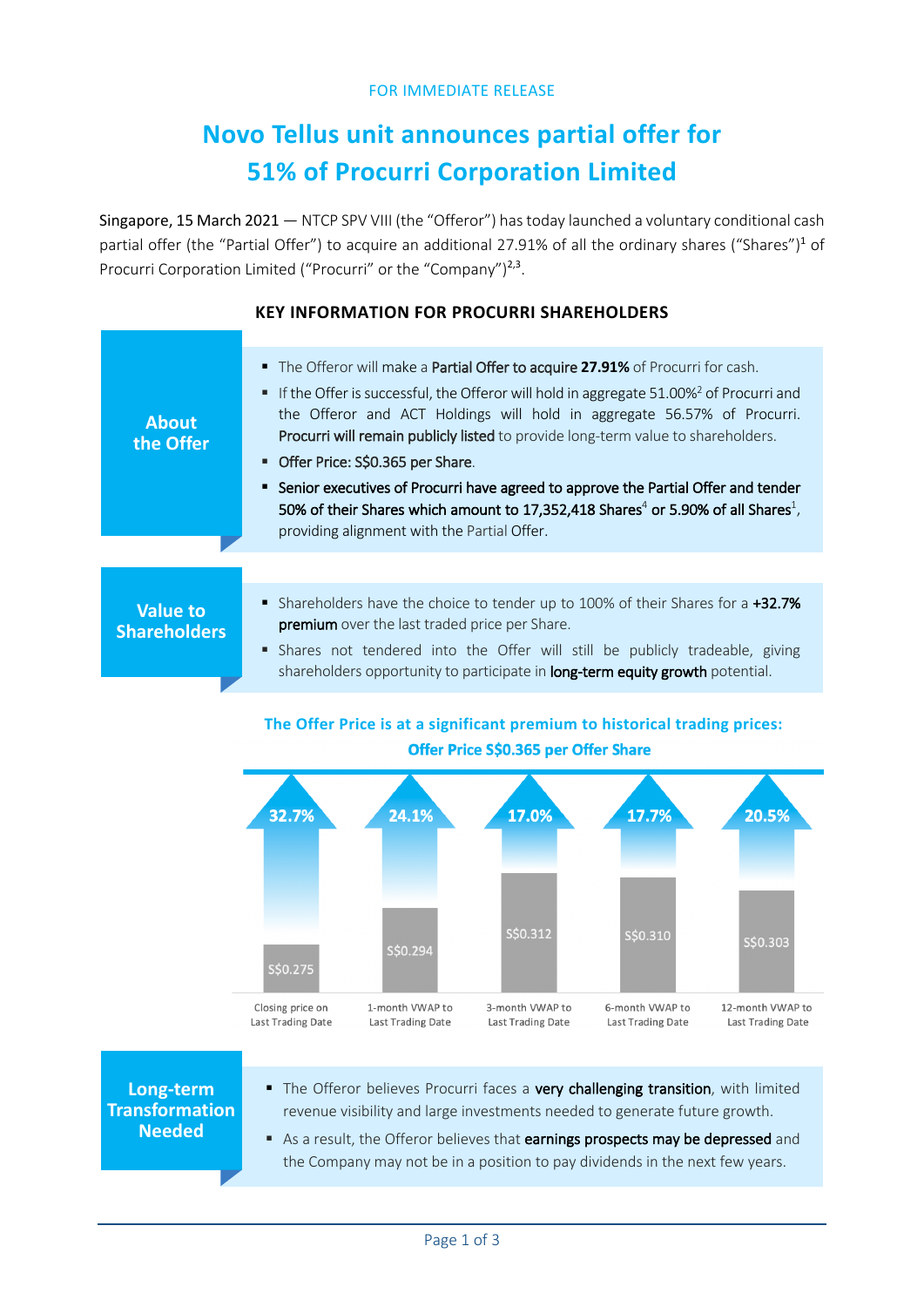**Procurri Management and Offeror Comments**

"My fellow senior managers and I are tendering 50% of the Shares we hold because we believe the Partial Offer gives shareholders an attractive cash premium today, while still keeping Procurri listed to allow shareholders to continue taking part in its longterm equity growth." — Sean Murphy, Chairman and Global CEO of Procurri

"The Partial Offer will allow the Offeror and its lead investor Novo Tellus to take a more active role in working with Procurri management to build long-term value in the coming years and navigate the real short-term challenges the business faces. For Procurri shareholders, they have a choice to realise value at an attractive premium."

— Keith Toh, Partner of Novo Tellus and Director of the Offeror

The Offeror is an investment vehicle owned by Singapore-based private equity fund Novo Tellus PE Fund 2, L.P. ("Novo Tellus"), together with two of its limited partner investors.

SGX-listed Procurri<sup>5</sup> is a leading global independent provider of IT lifecycle services and data centre equipment, and the platform of Procurri and its subsidiaries acts as a global aggregator for businesses to purchase, dispose and manage the lifecycle of enterprise hardware, including services such as maintenance, leasing and rental, in over 100 countries through its global network of 21 offices and extensive partner locations.

Oversea-Chinese Banking Corporation Limited is the sole financial adviser to the Offeror in connection with the Partial Offer. Please refer to the Offer Announcement for further details.

## Responsibility Statement

The directors of the Offeror (including any director who may have delegated detailed supervision of the preparation of this press release) have taken all reasonable care to ensure that the facts stated and opinions expressed in this press release are fair and accurate and that no material facts have been omitted from this press release, and they jointly and severally accept responsibility accordingly.

Where any information has been extracted or reproduced from published or otherwise publicly available sources or obtained from the Company, the sole responsibility of the directors of the Offeror has been to ensure through reasonable enquiries that such information is accurately extracted from such sources or, as the case may be, reflected or reproduced in this press release.

 $1$  All references to percentages of Procurri or the Company are calculated on the basis of 294,237,973 Shares as at the date of this press release.

<sup>&</sup>lt;sup>2</sup> When aggregated with the 57,402,978 Shares that is currently held by NTCP SPV VII and the 10,530,900 Shares held by A.C.T. Holdings Pte Ltd, the Offeror will hold 51.00% of the Company.

All capitalised terms which are used in this press release but not otherwise defined herein shall have the same meaning ascribed to them in the Offer Announcement dated 15 March 2021.

<sup>&</sup>lt;sup>4</sup> This figure does not include any Shares which may be allotted and issued to the senior executives pursuant to the vesting of any Awards which they may hold.

<sup>5</sup> More information about Procurri Corporation Limited is available at https://www.procurri.com.